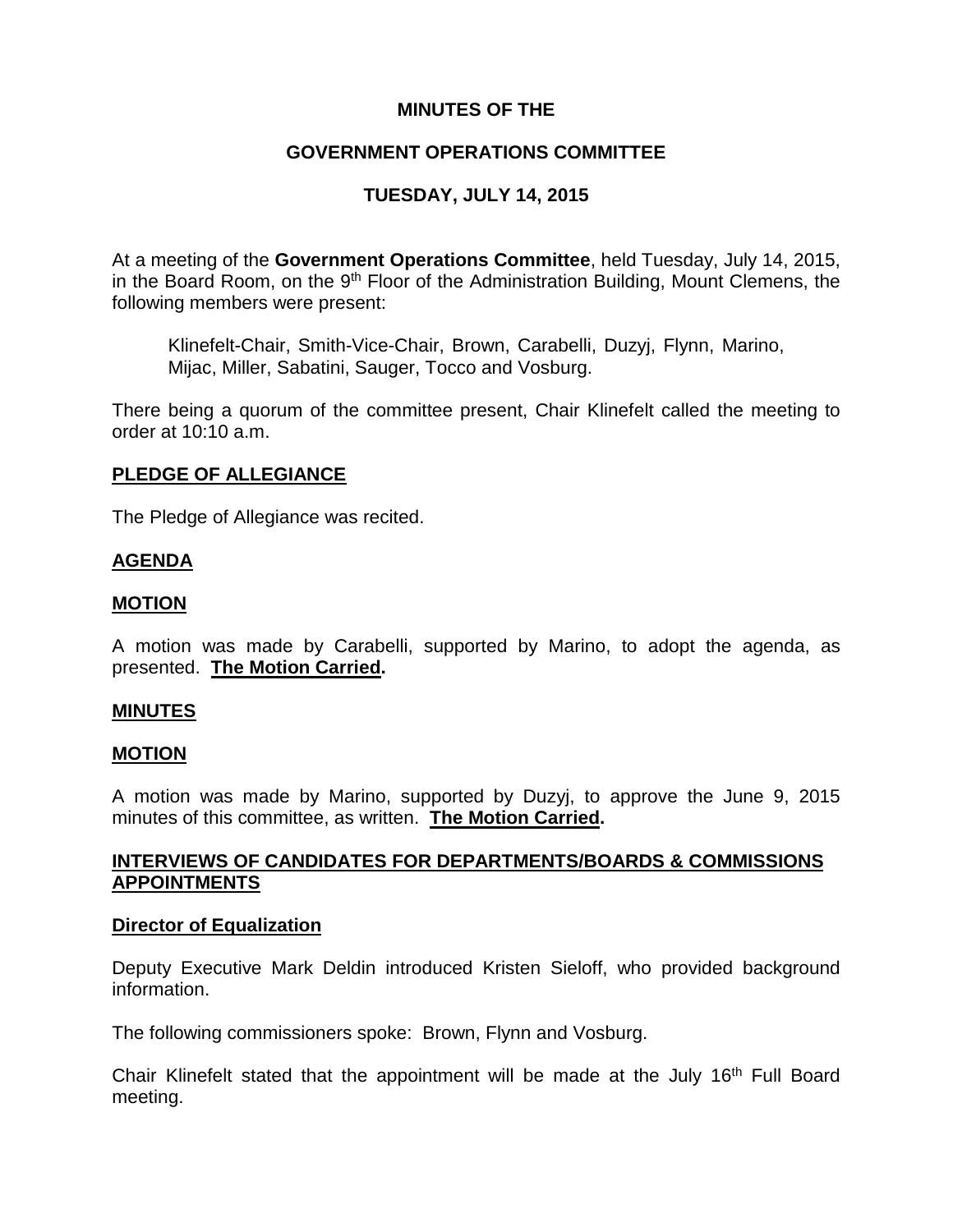## **Veterans Affairs**

The following individuals were present:

Wayne Connor II Patrick Daniels Andrew Knapp John Walus

The following individuals were unable to attend:

Frank Flores John Smeekens

The following commissioners spoke: Sauger and Vosburg.

Chair Klinefelt stated that the appointments will be made at the July 16<sup>th</sup> Full Board meeting.

## **DEPARTMENT BUDGET REVIEW – BOARD OF COMMISSIONERS**

Board Chair Flynn provided highlights of the 2014-2015 term and outlined some of the goals and objectives for 2015-2016, which included the BOC Communications Plan.

The following commissioners spoke: Carabelli, Vosburg, Klinefelt and Marino.

## **DEPARTMENT BUDGET REVIEW – ETHICS BOARD**

Ethics Board Chair Dr. Donald Amboyer and Ethics Board member Jim McGrail were present. Dr. Amboyer summarized the budget.

The following commissioners spoke: Klinefelt, Brown, Tocco and Vosburg.

#### **DEPARTMENT BUDGET REVIEW - CLERK/REGISTER OF DEEDS**

The following department representatives were present: Clerk/Register of Deeds Carmella Sabaugh, Chief Deputy Clerk Todd Schmitz, Chief Election Clerk Roger Cardamone, Supervisor of Records Brian Brdak, Administrative Coordinator Crystal Brenner and Chief Deputy Register Craig Jones.

Mr. Schmitz provided an overview of the Clerk's Office, which included completed and ongoing projects, the services provided to residents and collaboration efforts with other departments to provide more efficient services. He summarized the staffing changes requested for 2016 and outlined some of the future plans for the Clerk's Office and Register of Deeds.

The following commissioners spoke: Tocco, Carabelli and Miller.